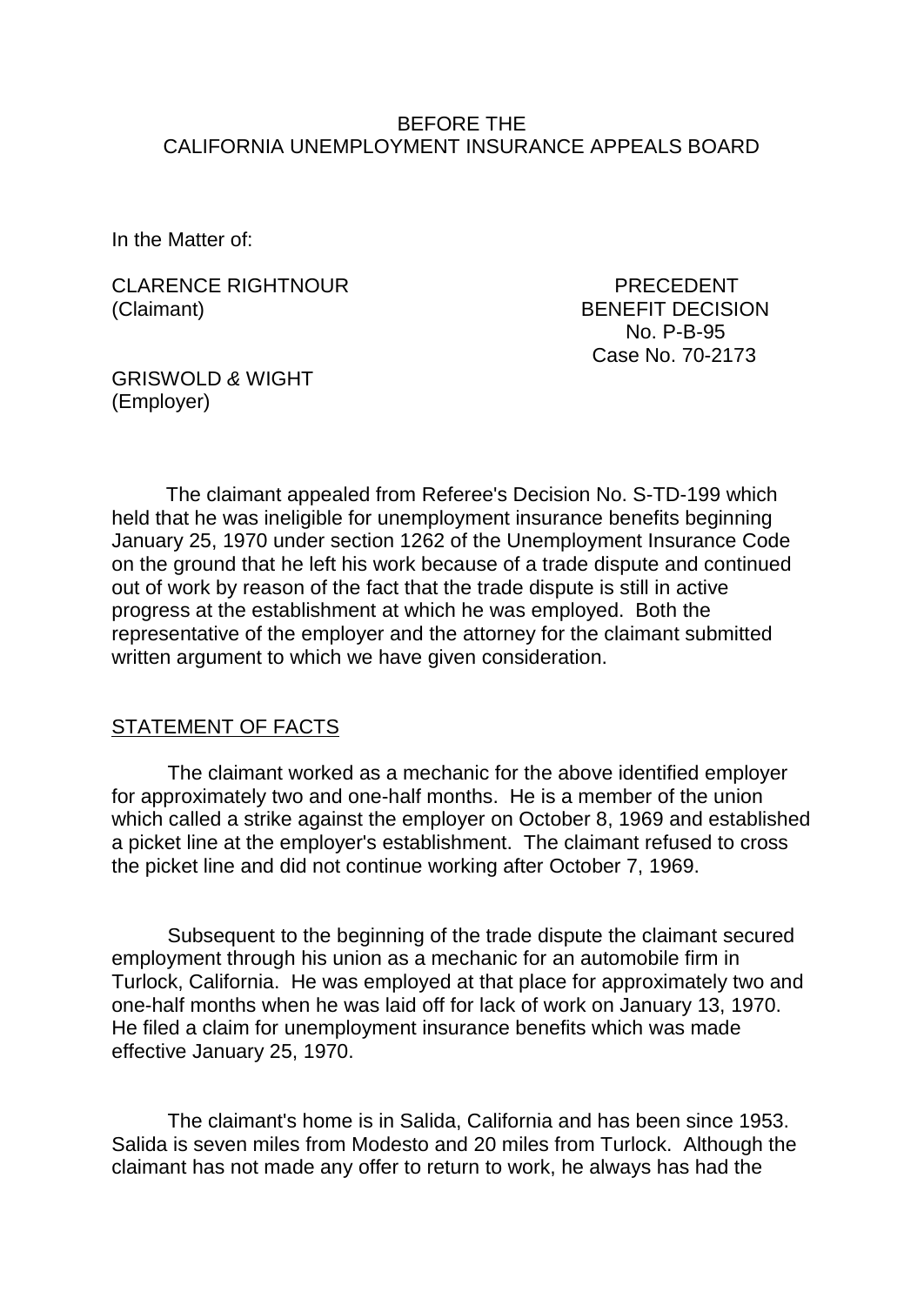intention of returning to work with the above identified employer when the trade dispute ends and so testified at the hearing before the referee.

On October 8, 1969 the employer addressed a letter to the employees on strike which provides in part:

"The management of this Company intends to remain open for business. This takes employees and for this purpose we request you return to work immediately.

"We regret we must tell you that your failure to respond to our request may make it necessary for this Company to seek your replacement. If you have already returned to work or are not at work because of an excused absence, please disregard this letter."

The attorney for the claimant contends that the proper construction to be given to that letter was that the claimant reasonably believed that he had been or soon would be replaced after October 8, 1969.

## REASONS FOR DECISION

Section 1262 of the code provides as follows:

"1262. An individual is not eligible for unemployment compensation benefits, and no such benefits shall be payable to him, if he left his work because of a trade dispute. Such individual shall remain ineligible for the period during which he continues out of work by reason of the fact that the trade dispute is still in active progress in the establishment in which he was employed."

In Mark Hopkins, Inc. v. California Employment Commission (1944), 24 Cal. 2d 744, the California Supreme Court established certain tests to be applied in determining when employment secured by a claimant during the progress of a trade dispute operates to sever the causal connection between his unemployment and the trade dispute, resulting in the removal of the determination of eligibility under section 1262 of the code. In such case the court stated as follows:

"The termination of a claimant's disqualification by subsequent employment thus depends on whether it breaks the continuity of the claimant's unemployment and the causal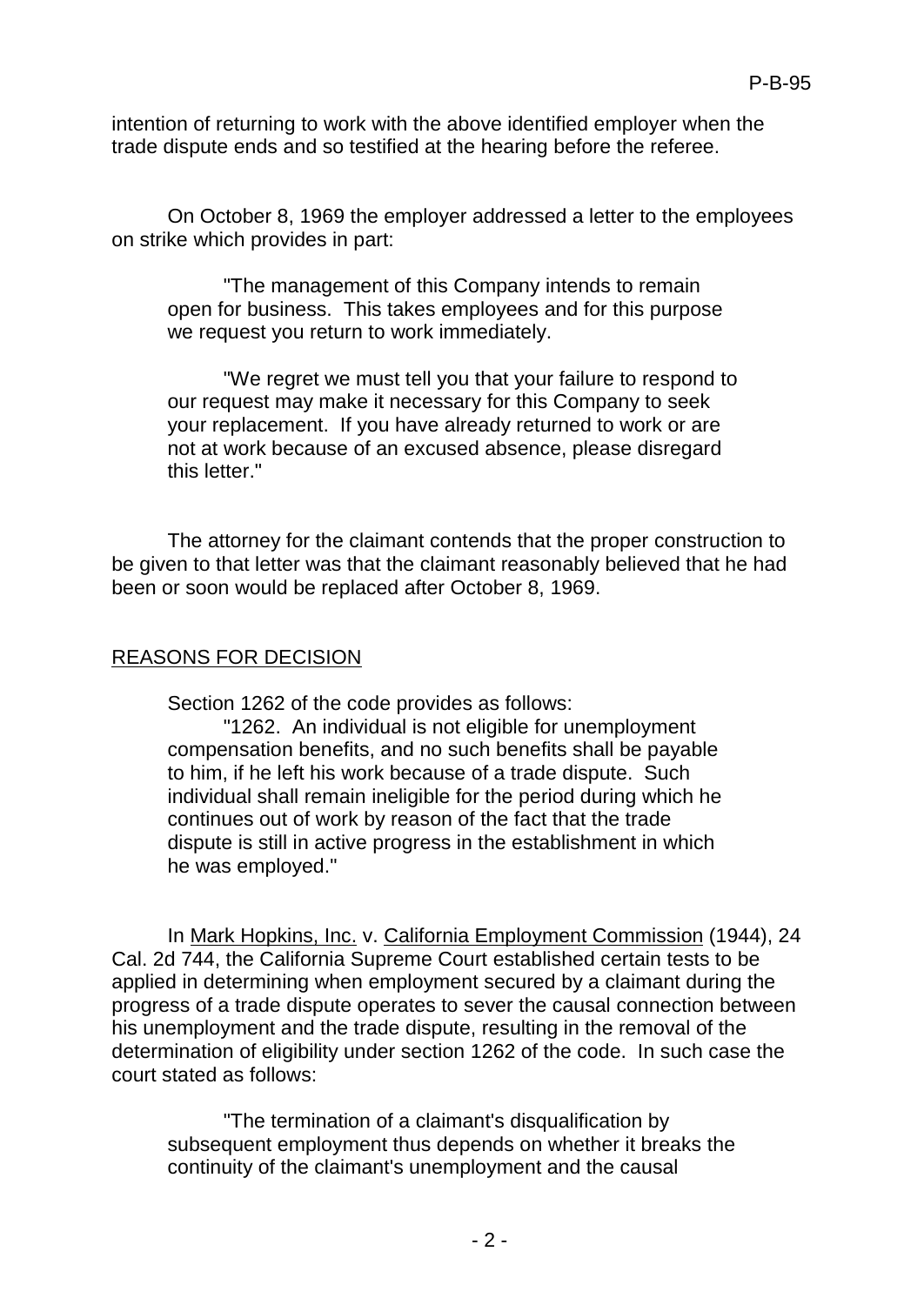connection between his unemployment and the trade dispute. Such employment must be bona fide and not a device to circumvent the statute. It must sever completely the relation between the striking employee and his former employer. The strike itself simply suspends the employer-employee relationship but does not terminate it. . . . If bona fide [employment], it completely replaces the claimant's former employment, terminating whatever relation existed between the claimant and his former employer. It must be judged prospectively rather than retrospectively, with regard to the character of the employment, how it was obtained, and whether it was in the regular course of the employer's business and the customary occupation of the claimant." (citations omitted)

In the present matter the trade dispute continued after the claimant's layoff from the motor company in Turlock. The claimant did not return or make an offer to return to employment with the above identified employer, although he intended to return after the termination of the trade dispute. Therefore, it is evident that there was no intention on the part of the claimant to terminate his employment relationship by subsequent work and he remains ineligible for benefits under section 1262 of the code.

Some consideration must be given to the contention of the attorney for the claimant that the claimant reasonably believed that he had been or soon would be released after October 8, 1969 because of the letter directed to all employees who were participating in the trade dispute.

In Thomas v. California Stabilization Commission (1952), 39 C. 2d 501, 247 P. 2d 561, the Supreme Court of the State of California considered a situation similar to the present one. In that case there was also a trade dispute. After the plant was closed, each of the claimants received from the company a notice entitled "employment termination" which was signed by the company's foreman and stated that the date "terminated" was January 18, 1946. There was testimony that the company did not intend to discharge the claimants but only to terminate their "continuous employment period" for purposes of the company's bonus plan. There was evidence that the employees continued to participate in the picket line subsequent to their receipt of the notice of termination of employment. In deciding the case the court stated:

"A more difficult question is presented as to whether there is any substantial evidence which supports the determination of the trial court that the discharge of claimants by the company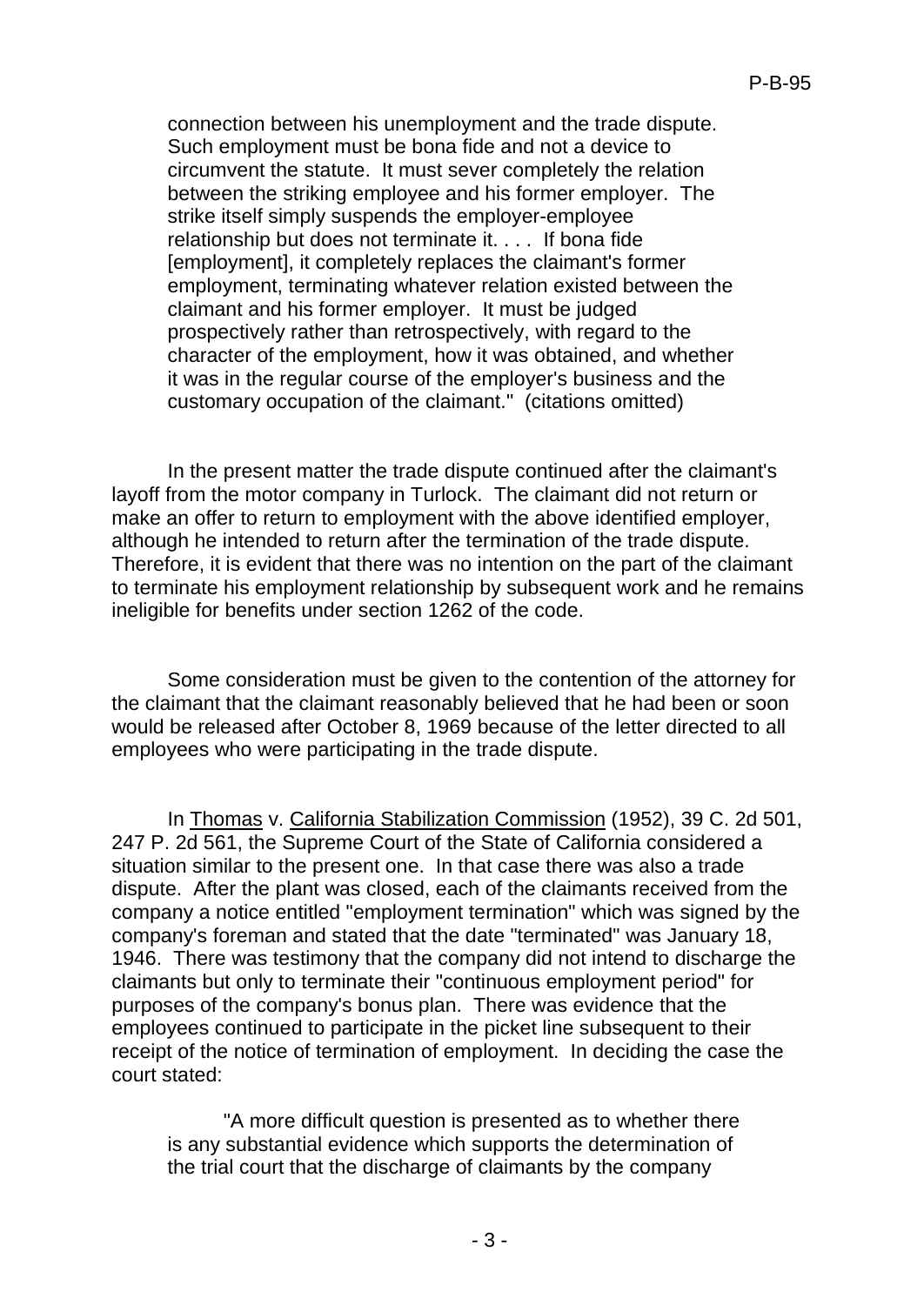was the direct and proximate cause of each claimant being unemployed after January 18, 1946. There appears to be no conflict in the evidence with respect to the events which transpired insofar as this phase of the case is concerned. Claimants refused to pass the picket line which the logging employees established around the company's sawmill, and, as we have seen, it is undisputed that this refusal operated to disqualify claimants from receiving benefits for the period of their unemployment prior to January 18. The picket line, as well as the trade dispute between the logging employees and the company, continued after that date and during the entire period for which claimants seek benefits. Four of the six claimants who testified in the administrative proceeding admitted that they participated in the picket line after they were discharged.

"There is no evidence in the record indicating that the termination notices caused claimants to remain out of work after January 18, or had anything to do with their determination to remain away from their jobs. None of the claimants who appeared as witnesses testified that he would have returned to work if he had not been discharged or that he would have been willing to cross the picket line. To the contrary, claimants did not respond to two notices given by the company to all employees on or about January 21 and February 18 requesting that they return to work immediately or as soon as strike conditions cease to exist.

"Under the circumstances presented by the record in this case the only reasonable conclusion is that claimants remained out of work after January 18 as well as before that date because they were unwilling to cross the picket line which was maintained by the logging employees in their trade dispute with the company. Accordingly, claimants were disqualified under section 56 of the act from receiving unemployment insurance benefits."

This case may be contrasted with Ruberoid Company v. California Unemployment Insurance Appeals Board (1963), 59 C. 2d 73, 27 Cal. Rptr. 878, 38 P. 2d 102. In that case the employer sent the employees a letter on October 2, 1958 stating that it intended to resume operations and all employees who did not return to work on or before October 7, 1958 would be permanently replaced. On October 17, 1958 the employer mailed to all employees who were still on strike notices that they had been permanently replaced and enclosed a check for their pro rata vacation pay to the date of the strike.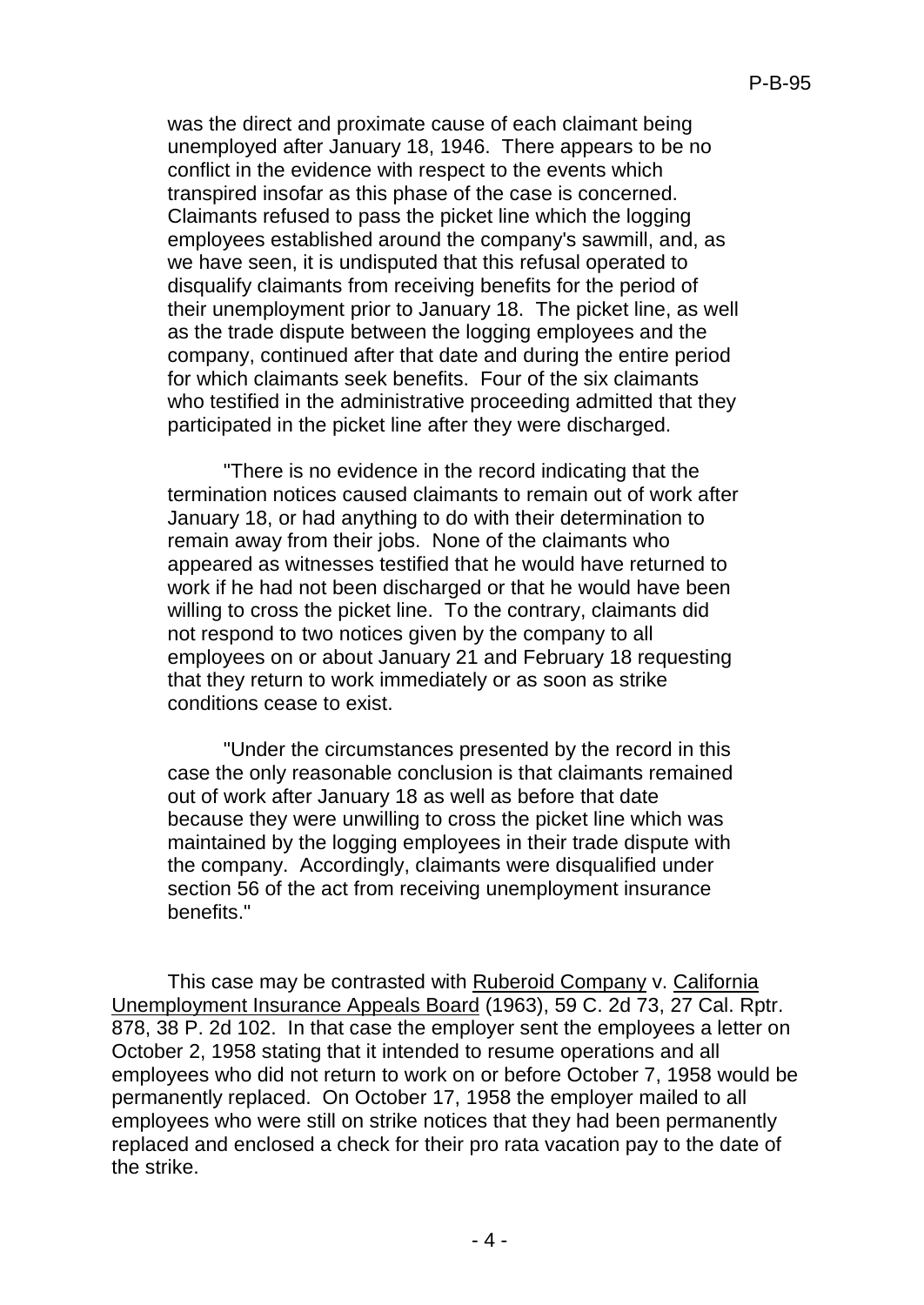In deciding the case the Supreme Court of the State of California stated in part:

"In the instant case neither the volitional nor causational test operates to bar claimants. Although the trial court rendered a contrary decision, the facts here are not in dispute, and we are not bound by its conclusions. We must here ascertain the proper conclusion indicated by the probative facts presented by the record. As we said in Mark Hopkins, Inc., supra, 'A legal conclusion clearly based on findings of probative facts requiring a different conclusion is invalidated by such probative facts. [Citing cases.]' (P. 751.)

"As to the first test, that of volition, the employee here could hardly voluntarily remain away from a job that had ceased to exist. Here the employer's discharge and replacement of the striking employee precluded the exercise of his volition. The worker could no longer choose to return to the waiting job or remain on strike. In permanently filling the job the employer foreclosed the option. Whether or not the employee would thereafter have left or crossed the picket line to fill the job became a moot and academic question.

"Turning to the test of proximate causation, we believe that the trade dispute did not serve as the proximate cause of the unemployment after the employer permanently replaced the striking employees and severed his relationship with them. In analyzing the corollary situation in which the striking employee thereafter accepts permanent employment, we have held that such employee's permanent full-time employment terminates the former relationship and the disqualification. Thus in Mark Hopkins, Inc. v. California Emp. Com. (1944)*,* supra*,* 24 Cal. 2d 744, Justice Traynor pointed out: 'Only permanent full-time employment can terminate the disqualification. If bona fide, it completely replaces the claimant's former employment, terminating whatever relation existed between the claimant and his former employer. . . . ' (P. 749.) (See Feldman, The Garden of Live Flowers: Terminating the Trade Dispute Disqualification under the California Unemployment Insurance Act (1953) 27 So. Cal. L. Rev. 3, 33 et seq.) The employer's permanent replacement of the employee operates in the same manner."

In the present matter it is readily seen that the situation more nearly approximates the situation in the Thomas case. A mere threat to possibly replace, or actual replacement, unless permanent in nature does not serve to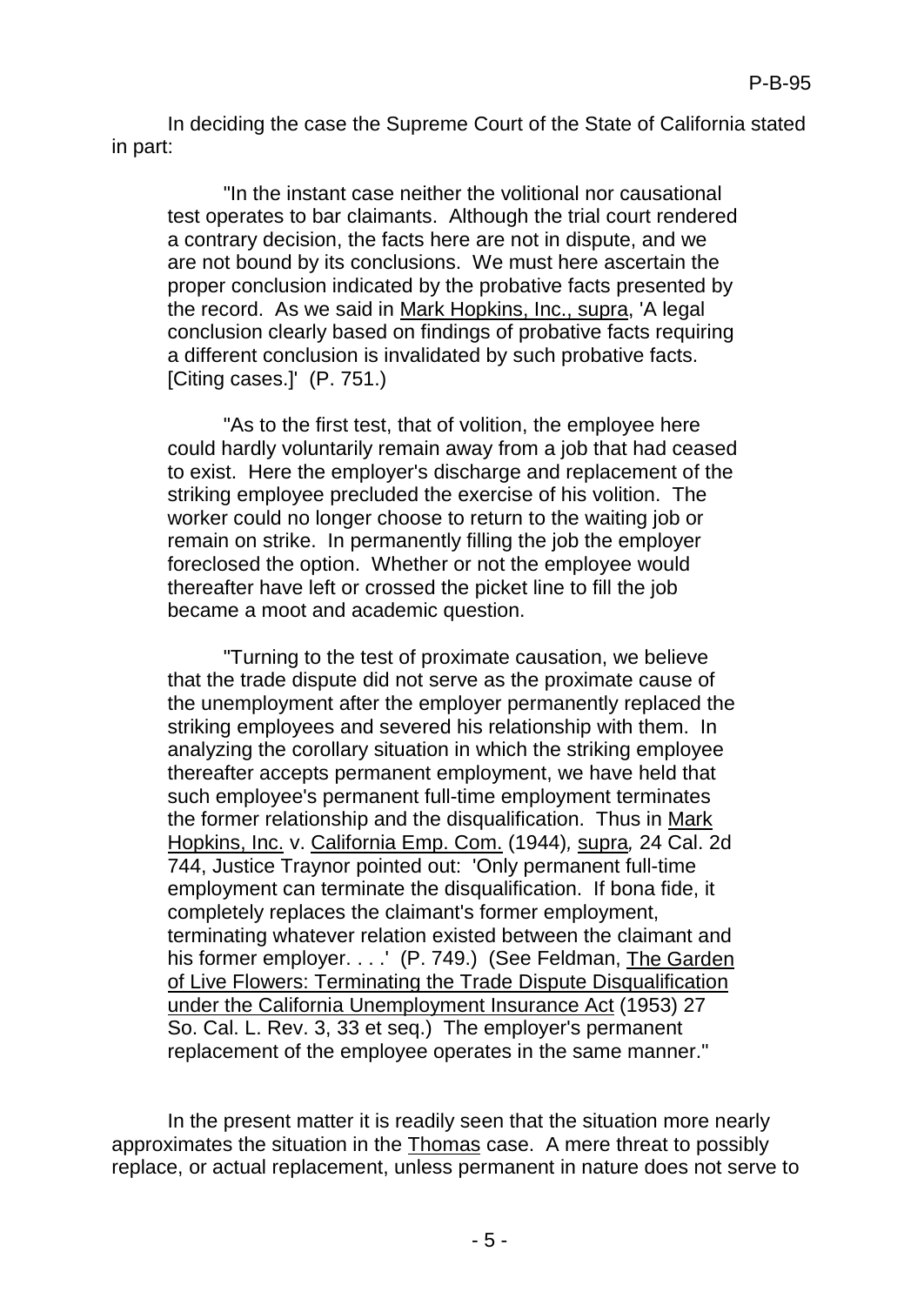terminate an employment relationship. It was not the notice that he may be replaced which deterred the claimant from returning to work for the employer but his refusal to cross the picket line. Therefore, there has been no indication that his unemployment is due to anything other than the fact that he is still observing the strike. Consequently, he is ineligible for benefits under section 1262 of the code.

## **DECISION**

The decision of the referee is affirmed. The claimant is ineligible for benefits under section 1262 of the code.

Sacramento, California, January 19, 1971.

# CALIFORNIA UNEMPLOYMENT INSURANCE APPEALS BOARD

## ROBERT W. SIGG, Chairman

CLAUDE MINARD

JOHN B. WEISS

DISSENTING - Written Opinion Attached

LOWELL NELSON

DON BLEWETT